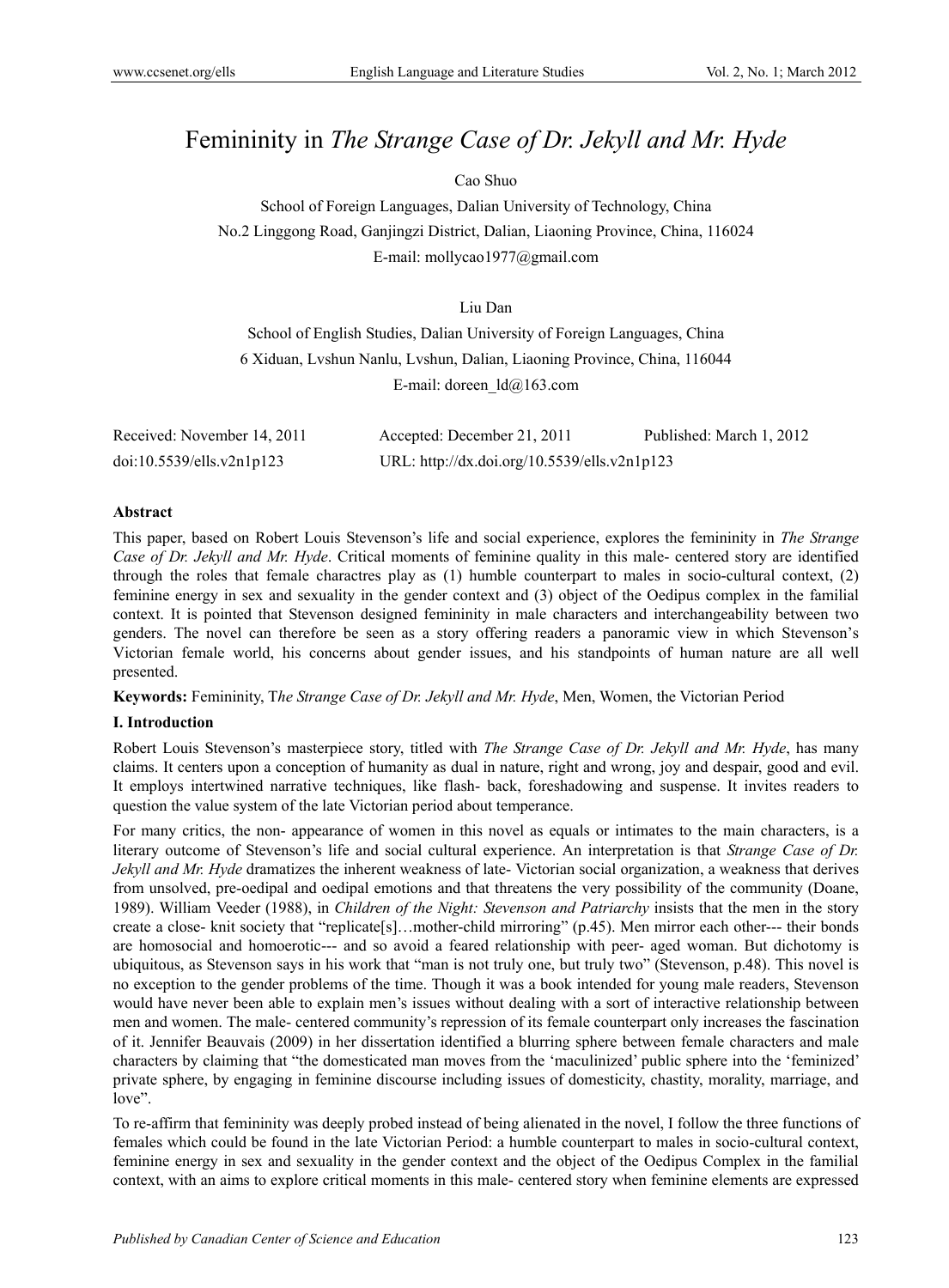in an ambiguous or subtle manner, that a bibliographical and socio-cultural interpretation can be achieved that this novel is a vivid reflection of the gender issue of both the writer himself and his time.

# **2. Humble Counterpart to Males in Socio-cultural Context**

As far as the plot is concerned, in the community of celibates Stevenson created, none of the male characters has the slightest relationship with a female friend or relative. The few female characters appear only ephemerally and their names and background remain mysterious to readers: a little girl from a poor family whom Hyde knocks down and tramples when their paths cross at the intersection, a few of her indignant female relatives, the maid who observes Jekyll's murder of Sir Danver Carew, Hyde's Soho landlady, the cook and maids in Jekyll's household, and a woman selling matches on the street. More importantly, I argue that the general absence of women (and concomitantly the absence of violence against them) as their "negation," which can be seen as a form of violence. It can basically offer a panoramic view of the Victorian females in a socio-cultural context. All these female characters are of low social status and seem to be designed to be submissive to men and give an implication of their impersonality. Stevenson explicitly keeps women in the margins of both the story and the society, which enables his book to conform to his social norm and to represent his social conflict.

Placed in a vulnerable economic and social position, the status of women in the Victorian Era is taken as an illustration of the striking discrepancy between England's national power and wealth and what many, then and now, consider its appalling social conditions. "Nineteenth-century religious beliefs encouraged women's subordination and, therefore, contributed to both societal and domestic assault. These principles often led men to justify their right to use violence to control their female counterpart" (Hammerton, 1992, p.43). The Victorian period was a time of great religious following. People during the nineteenth-century believed that the "Bible supported women's submission and often used biblical quotes to defend such claims" (Glenn, 1984, p.65). This emphasis of religious subordination suggested that, for a woman to be virtuous and serve God, she must follow the lead of men. In addition, this gave men the impression that they had a God- given right to control women, even if this meant a correction through physical violence.

In the novel, "hellish" violence is obvious against the unnamed (female) "child" as "a central Victorian male investment in and fixation of the female (female without the woman, a ruly body, without trouble for men)" (Cohen, 2004).

One little man who was stumping along eastward at a good walk, and the other girl of maybe eight or ten who was running as hard as she was able down a cross street. …the two ran into another naturally enough…the man trampled calmly over the child's body and left her screaming on the ground. (9)

Close readers would question "why did the scene happen in the intersection?" and "why was the girl running as hard as she was able?" I make no claim that Stevenson is conscious of all these significance. What I do claim is that diverse elements coherently support his indictment of late- Victorian female repression. The late Victorian period is a transitional era and eventful with movements like women suffrage. So the intersection is symbolic historically. The girl, due to the discrepancy of gender power, seems trying to avoid conflict with Hyde by running as hard as she could. The diction of Enfield witnessing this scene insisted that Hyde was "at a good walk" and that the clash was "natural". This helps prove the solidarity of men. Even when Hyde tramples over the girl "calmly", Enfield thinks that "it sounds nothing to hear" (8), but the truth is that the girl is screaming. Male authority allows for him to use violence, if necessary, in order to keep her in line (Glenn, 1984). The violent scene, in some way, serves as a vivid display of both physical and spiritual repression upon the Victorian women. The violence inherent in such exclusion of woman bursts forth when Edward Hyde is roaming the night streets. "Once a woman spoke to him, offering, I think, a box of lights. He smote her in the face, and she fled" (94). Since Jekyll remembers all the other particulars of his day as Hyde, why is he unsure what the woman offered Hyde? A woman who walks the streets late at night asking men if they need a light is offering quite another type of box. And Jekyll knows it. Jekyll does not want to admit that the violence of Hyde's response is directed against female sexuality, for such an admission would confirm misogyny too starkly. But the point is that the more he wants to hide the misogyny, the more it is exposed and the more submissive Victorian women are displayed. Women suffer from men's abusive power.

How the maid witnessing Hyde's killing Canver is presented is equally impressive for male- chauvinism. "[The maid] sat down upon her box, which stood immediately under the window, and fell into a dream of musing. Never had she felt more at peace with all men or thought more kindly of the world" (21). Readerly interpretations might focus on the implications that only at late night can the maid feel at ease, only under the window from where can she observe the outside world, and only distancing her from the two men can she experience no hurt and witness the crime so that the plot can move on. Women's alienation from the normal main- stream Victorian life is self- evident. The description of Hyde's landlady was also not pleasant. "An ivory- faced and silvery- haired old woman opened the door. She had an evil face, smoothed by hypocrisy…" (23). All the female characters are pitiful, shabby- looking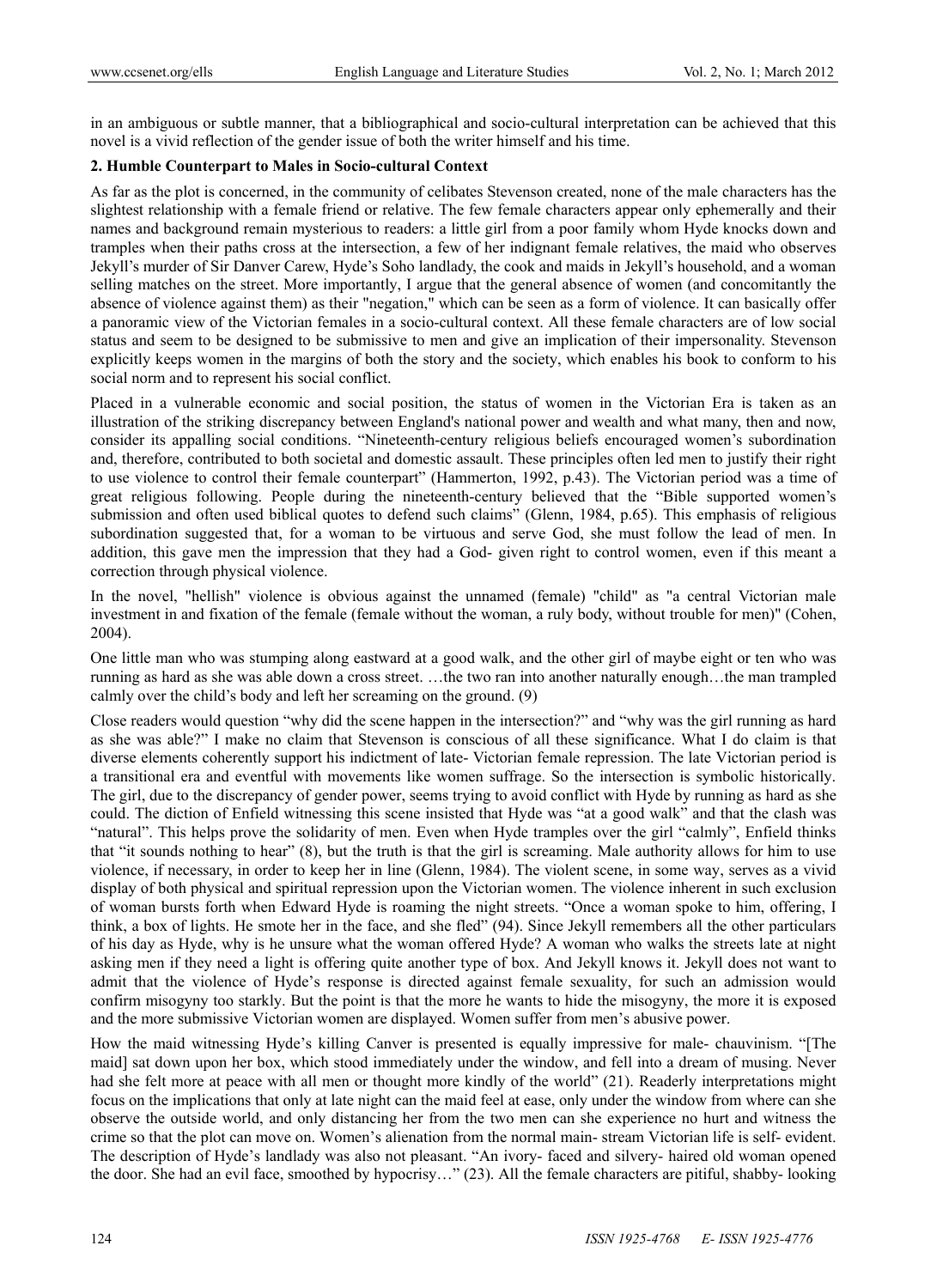and submissive to men in the novel.

As it has been suggested that "Stevenson was working as he did under Victorian restrictions and not wishing to bring colors into the story alien to its monkish pattern, consciously refrained from placing a pained feminine mask upon the secret pleasures in which Jekyll indulged" (Nabokov, 1980, p.194), females are holding an inferior position to their male counterparts, a highly- reputed doctor and well- respected lawyer.

# **3. Feminine Energy in Sex and Sexuality in Gender Context**

Duality is what Stevenson wants to explore in this novel, and it is obvious that a story without important women would have never been consistent with the theme of duality or powerful to support it. On the other hand, Stevenson married Fanny, a woman much older than him. Some scholars argue that he has Oedipus Complex. As Kanzer and Fiedler (1988) have maintained, "Stevenson is a man torn by oedipal emotions…by not waiting for confrontation with the father, he preludes therapeutic working through of oedipal emotions..." (p.111). All this renders a possibility that he would have taken sex and sexuality into consideration for his works. In the sex and sexuality relationship in the novella, the feminine energy is displayed by feminized men.

Stevenson textually establishes collaboration between the masculine and feminine that subverts the identity of each, which presents an implicitly sensual sexual relationship. Jekyll, the most superior male character, professionally distinguished, fifty- year-old conservative bachelor, always socializes with the same aged male peers. Having no access to a wife, girlfriend, or fiancée, Jekyll has from an early stage of his life indulged in night- time pleasures that he finds uncomfortably inconsistent with his cherished public image of himself. Yet we never learn exactly what those secret nocturnal pleasures are. Stevenson merely writes that a "certain impatient gaiety of disposition" (47) and speaks of those pleasures as being "to say the least, undignified" (48). What he means gives an implication of sex and sexuality. The role that women play in sex and sexuality is to represent feminine energy. In a case of no appearance of important female characters and no direct involvement with the males in the story, Stevenson employs role shifting between men and women and creates a flexibly-changing bisexual environment, which can be recognized as the transformative power between men and women that are presented through masculinity in female characters and femininity in male characters.

Readers can detect that this story includes a number of minor female characters who are monstrous and deviant: the little girl improbably at large in the night; the women "wild as harpies" who attack Hyde; the old woman with "an evil face, smoothed by hypocrisy." Compared with these females, males with feminine quality are also powerfully depicted. Because the maleness of the story's world is evident: Jekyll and Hyde, of course, and also "Utterson the lawyer" whose portrait opens the first chapter and Mr. Richard Enfield, his distant kinsman, the "well- known man about the town", and also Utterson and Jekyll's friend "the great Dr Lanyon"; these are the principals, the story's narrators and actors--- two doctors, a lawyer, a man about the town, and then Hyde, "the fiend". None of them in the story has anything to do with women and there are no equal women: Jekyll has had "pleasures" and been guilty of "irregularities" but has no wife; Hyde has lodgings in Soho but we know only the incidents already mentioned; Utterson lives in 'his bachelor house' and Enfield and Lanyon too are apparently celibates. But feminine qualities can be recognized in these bachelors. To some readers, Hyde resembles a lady "weeping like a woman or a lost soul" (16), "so much smaller, slighter and younger" (51) stature, "knit to Jekyll closer than a wife" (61) and called Jekyll's "favorite" (48). Jekyll and Hyde are like two lovers in the laboratory where "there lay the cabinet their eyes in the quiet light, a good fire glowing and chattering on the hearth, the kettle singing its thin strain, … and nearer the fire, the things laid out for tea; the quietest room one would have said…"(39).

Utterson, whose name is weird to combine "utter" and "son" (which means giving birth to a baby) or udder son (breast son), is another representative of male characters embodying female qualities. In many instances in the novella, Utterson, true to his Victorian society, adamantly wishes not only to preserve Jekyll's reputation but also to preserve the appearance of order and decorum. He definitely is reminiscent of a bossy motherly figure, trying to put everything under her control. In the novel, Utterson, time and time again, plays a role of woman in a homoerotic relationship. At the beginning of the novel, readers can feel a sort of homoerotic atmosphere surrounding Utterson and Enfield.

No doubt, the bond that united him to Mr. Richard Enfield, his distant kinsman, the well- known man bout town. It was a nut to crack for many, what these two could see in each other or what subject they could find in common. It was reported by those who encountered them in their Sunday walks, that they said nothing, looked singularly dull, and would hail with obvious relief the appearance of a friend. For all that, the two men put the greatest store by these excursions, counted them the chief jewel of each week, and not only set aside occasions of pleasure, but even resisted the calls of business, that they might enjoy them uninterrupted (8).

What I am left with is that Utterson and Enfield, like two lovers, are shopping for beautiful jewelry in carefree manner. Completely into it, they even ignore the call of business. This, in some sense, is what later shades into "a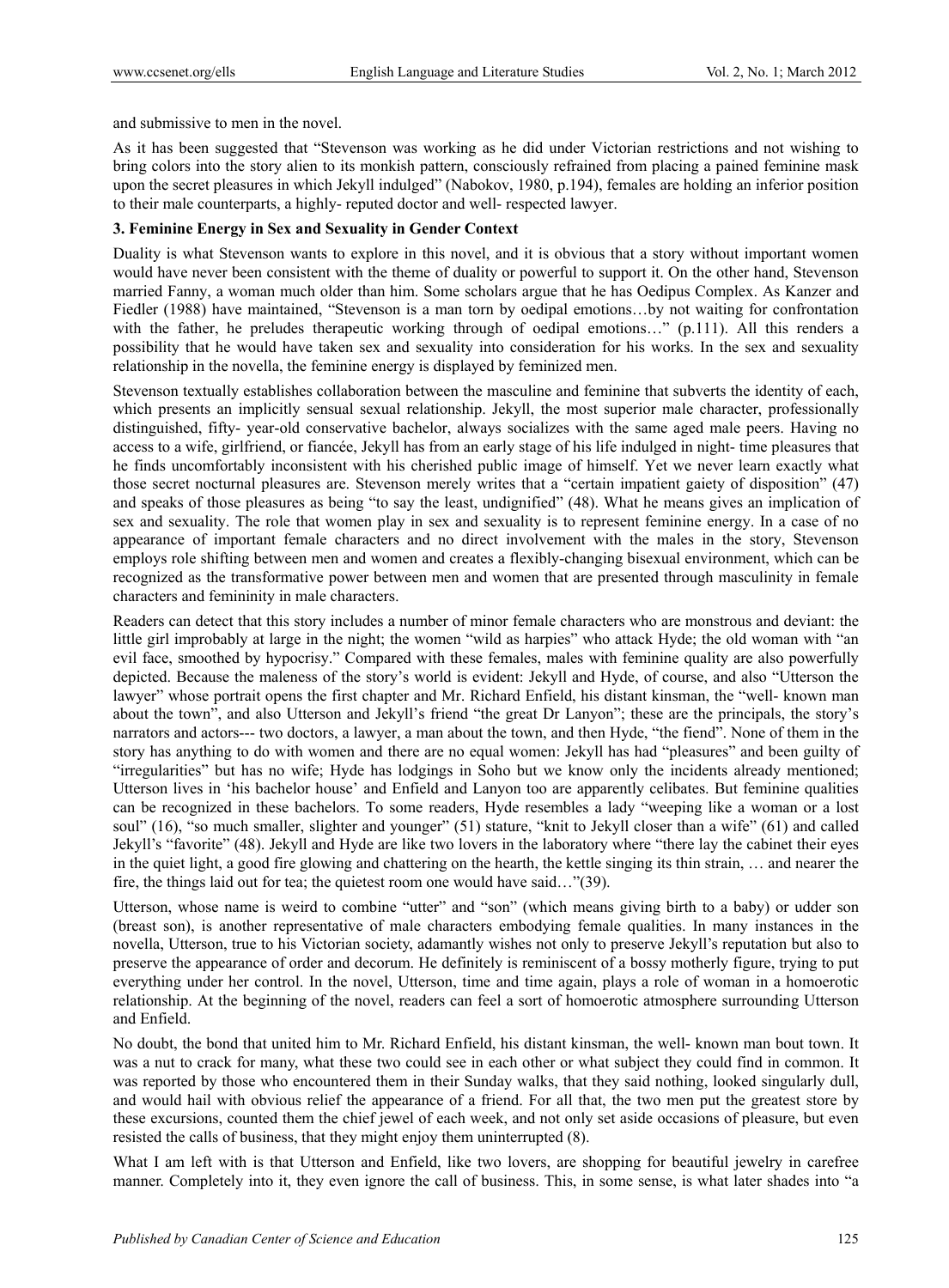connotation of 'homoerotic'" (Veeder, 1988, p.144). Late- Victorian professional men feel emotions that they can neither express nor comprehend. An aura of homosexuality serves to signal both the homoerotic nature of many male bonds and the lethal consequences of them.

He (Utterson) sat on one side of his own hearth, with Mr. Guest, his head clerk, upon the other, and midway between them, at a nicely calculated distance from the fire, a bottle of a particular old wine. The room was *gay* with firelight. In the bottom the acids were long ago resolved; the imperial dye had so softened with time, as the color grows richer in stained windows; and the glow of hot autumn afternoons on hillside vineyards was ready to be set free and to disperse the fogs of London. Insensibly the lawyer melted (53-54).

Granted that on one level a tender human friendship exists between these men: friendship cannot account for all the details, the agents of affect, that appear in the scene. Why, for example, in a scene that ostensibly is pure plot contrivance--- a handwriting expert is brought in to examine Hyde's script and, with supreme convenience, is presented with Jekyll's as well--- are there so many layers of literary materials? "The melting mood" is one of Victorian fiction's conventional expressions for emotional surrender, but I have never seen the expression applied to man. Utterson melts in a scene almost parodic of conventional seduction--- the irresistible male guest, the cozy warmth of the night privacy, the lubricating bottle of wine, the dictions like "gay" and "melt", all contribute to a sort of sensuousity in this scene.

Maybe I am going too far in groping for what Stevenson was not attempting to attain in his novel, but there is a fact, an undeniable fact, that the interchangeability between man and woman as well as the sensuous setting description renders an atmosphere, both romantic and mysterious, very suitable for the story plot and theme development. In addition, reading responses to the text itself help readers come up with diverse interpretations. To most readers, the novel centers on good and evil. Evil comes from original sins which include lust. The story seems to convey that sex and sexuality is everywhere, and human nature is at the risk of being threatened by sexual dislocations, which can powerfully support Jekyll's (he is a spokesman of all human beings) dreaming for years of creating a physical alter ego to free himself from his own pangs of remorse as well as from the possibility of detection.

# **4. Object of Oedipus Complex**

Oedipal conflict is not obvious on the plot level of Jekyll and Hyde, where no father or mothers appear. I will begin with one passage that seems to me central to Stevenson's view of parent- child relations.

"Today in Glasgow my father went off on some business, and my mother and I wandered about for two hours. We had lunch together, and were very merry over what people at the restaurant would think of us--- mother and son they would not have supposed us to be" (Cooper, 1948, p.53). Louis is thus capable of seeing mother as object of desire, and of imaging himself dispatching as a rival "patriarch". As a matter of fact, Louis and Thomas Stevenson depict hostility in shockingly lethal terms. Thomas, who informs Louis that "you have rendered my whole life a failure….I would ten times sooner see you lying in your grave than that you should be shaking the faith of other young men" (Bloom, 2005, p.332). Louis reciprocates. "I say, my dear friend, I am killing my father--- he told me tonight that I have alienated utterly my mother" (Linehan, 2003, p. 80). The last half of this sentence is as important as the first. Killing the father is counterproductive because the more the son fights for mother, the more she sides against him. Louis recognizes the inevitability of father- son conflict. Stevenson can be seen as a writer who has a strong Oedipus complex. Freud argues that desire, which is directed toward the mother initially and is interdicted at the oedipal moment, can reappear under the pressures of adolescence--- in its initial triangular configuration. The mother is again the object of desire, and the father again the rival. In this novel, there are a few scenes in which the Oedipus Complex are displayed when femaleness is expressed through both female characters and feminized male characters, a result from Stevenson's unresolved ambivalences toward mother. So in some sense, to borrow Linehan's sentence, the absence of women from the plot as sex objects may be less of a clue to Hyde's violent nature than their absence as love objects in the frame work of Oedipus Complex (Linehan, 2003, p. 205).

First, it is suggested by the maid's positioning who witnesses Hyde's murder of Sir Danvers Carew. With the woman up at the second floor window, the two men approach from opposite ends of the street and stop "within speech" (46). The three figures form a triangle. The woman at the apex, the contending males squared off along the base: it is the classic oedipal configuration. Positioning her upon her box at the open window emphasizes her sexuality and availability.

Another Oedipus Complex occurs when Utterson is gong to break into Jekyll's lab with the help of Poole. Hyde, as a female character, is the hunted object of both Jekyll (father) and Utterson (son). Utterson now, through his surrogate Poole, is directing against Jekyll the oedipal vengeance.

Poole swung the axe over his shoulder; the blow shook the building, and the red baize door leaped against the lock and hinges. A dismal screech, as of mere animal terror, rang from the cabinet. Up went the axe again, and again the panels crashed and the frame bounded; four times the blow fell; but the wood was tough and the fittings were of